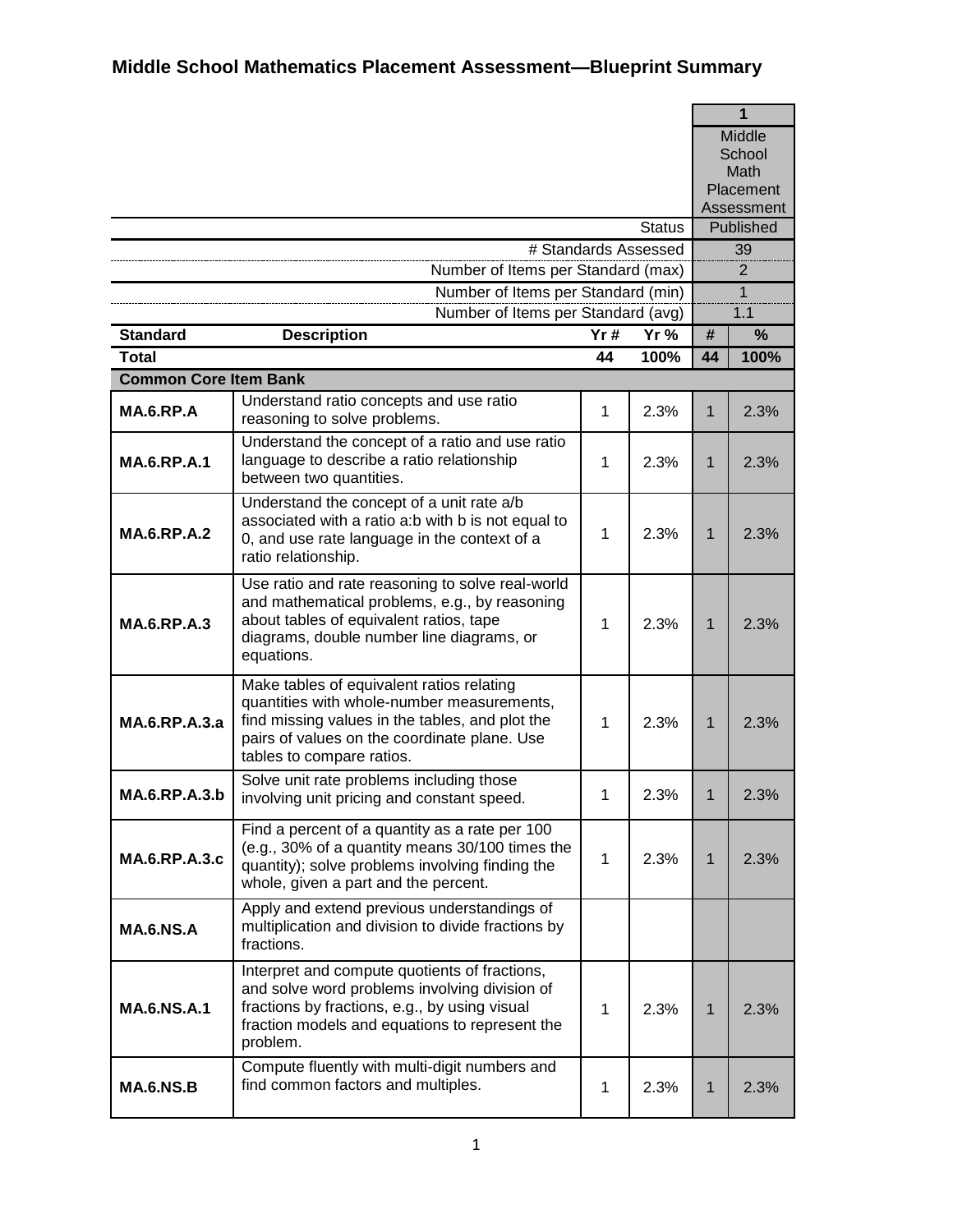| <b>MA.6.NS.B.2</b>   | Fluently divide multi-digit numbers using the<br>standard algorithm.                                                                                                                                                                                                                                                                                                                                        | $\mathbf{1}$   | 2.3% | $\mathbf 1$  | 2.3% |
|----------------------|-------------------------------------------------------------------------------------------------------------------------------------------------------------------------------------------------------------------------------------------------------------------------------------------------------------------------------------------------------------------------------------------------------------|----------------|------|--------------|------|
| <b>MA.6.NS.B.3</b>   | Fluently add, subtract, multiply, and divide<br>multi-digit decimals using the standard<br>algorithm for each operation.                                                                                                                                                                                                                                                                                    | $\overline{2}$ | 4.5% | 2            | 4.5% |
| <b>MA.6.NS.B.4</b>   | Find the greatest common factor of two whole<br>numbers less than or equal to 100 and the least<br>common multiple of two whole numbers less<br>than or equal to 12. Use the distributive<br>property to express a sum of two whole<br>numbers 1-100 with a common factor as a<br>multiple of a sum of two whole numbers with no<br>common factor.                                                          | 1              | 2.3% | $\mathbf{1}$ | 2.3% |
| <b>MA.6.NS.C</b>     | Apply and extend previous understandings of<br>numbers to the system of rational numbers.                                                                                                                                                                                                                                                                                                                   |                |      |              |      |
| <b>MA.6.NS.C.5</b>   | Understand that positive and negative numbers<br>are used together to describe quantities having<br>opposite directions or values (e.g., temperature<br>above/below zero, elevation above/below sea<br>level, credits/debits, positive/negative electric<br>charge); use positive and negative numbers to<br>represent quantities in real-world contexts,<br>explaining the meaning of 0 in each situation. | $\mathbf{1}$   | 2.3% | $\mathbf{1}$ | 2.3% |
| <b>MA.6.NS.C.6.a</b> | Recognize opposite signs of numbers as<br>indicating locations on opposite sides of 0 on<br>the number line; recognize that the opposite of<br>the opposite of a number is the number itself,<br>e.g., $-(-3) = 3$ , and that 0 is its own opposite.                                                                                                                                                        | $\mathbf{1}$   | 2.3% | $\mathbf{1}$ | 2.3% |
| <b>MA.6.NS.C.6.b</b> | Understand signs of numbers in ordered pairs<br>as indicating locations in quadrants of the<br>coordinate plane; recognize that when two<br>ordered pairs differ only by signs, the locations<br>of the points are related by reflections across<br>one or both axes.                                                                                                                                       | 1              | 2.3% | $\mathbf{1}$ | 2.3% |
| <b>MA.6.NS.C.6.c</b> | Find and position integers and other rational<br>numbers on a horizontal or vertical number line<br>diagram; find and position pairs of integers and<br>other rational numbers on a coordinate plane.                                                                                                                                                                                                       | 1              | 2.3% | 1            | 2.3% |
| <b>MA.6.NS.C.7</b>   | Understand ordering and absolute value of<br>rational numbers.                                                                                                                                                                                                                                                                                                                                              |                |      |              |      |
| MA.6.NS.C.7.a        | Interpret statements of inequality as statements<br>about the relative position of two numbers on a<br>number line diagram.                                                                                                                                                                                                                                                                                 | 1              | 2.3% | 1            | 2.3% |
| <b>MA.6.NS.C.7.b</b> | Write, interpret, and explain statements of order<br>for rational numbers in real-world contexts.                                                                                                                                                                                                                                                                                                           | 1              | 2.3% | 1            | 2.3% |
| <b>MA.6.NS.C.7.c</b> | Understand the absolute value of a rational<br>number as its distance from 0 on the number<br>line; interpret absolute value as magnitude for a<br>positive or negative quantity in a real-world<br>situation.                                                                                                                                                                                              | 1              | 2.3% | 1            | 2.3% |
| MA.6.NS.C.7.d        | Distinguish comparisons of absolute value from<br>statements about order.                                                                                                                                                                                                                                                                                                                                   | 1              | 2.3% | 1            | 2.3% |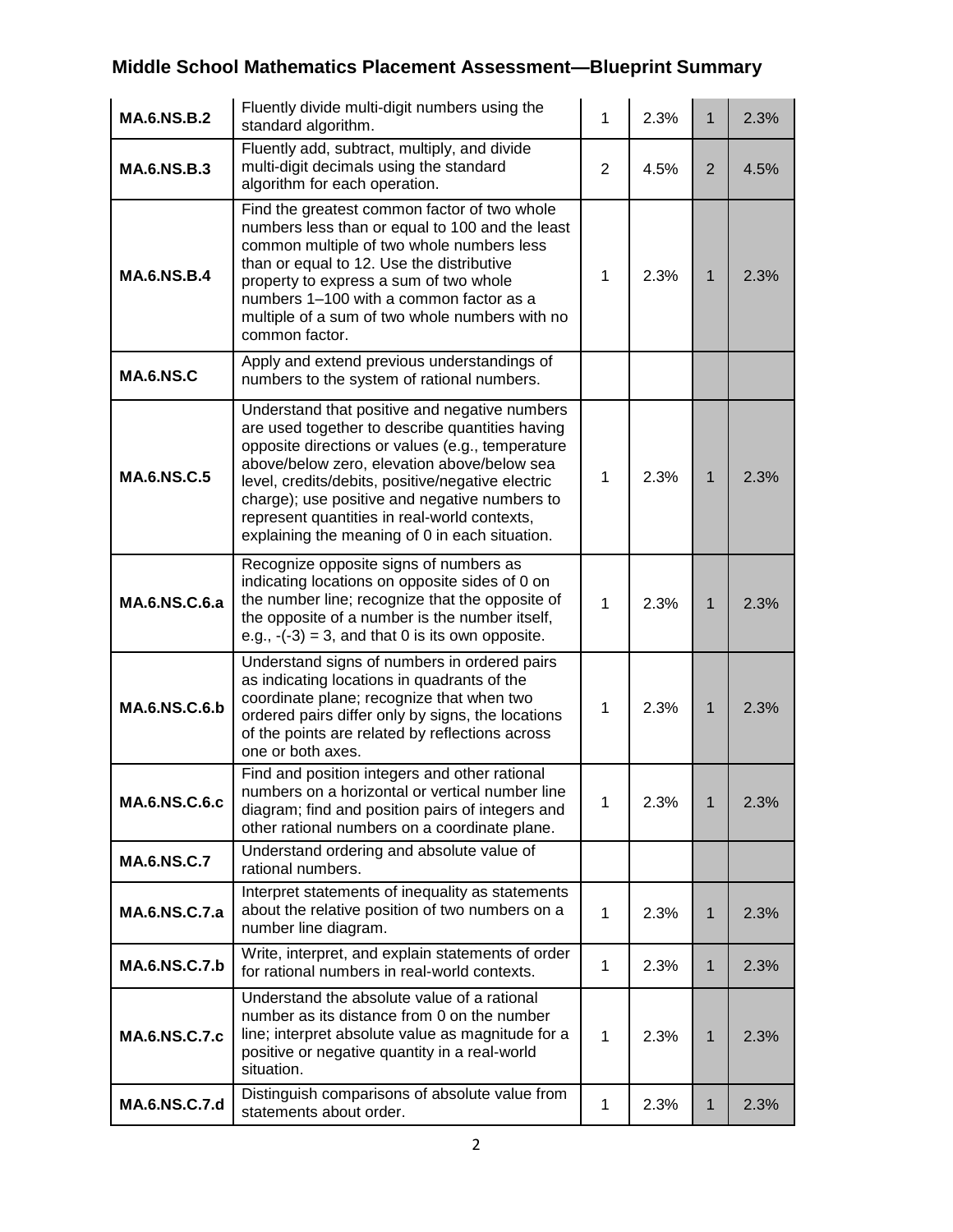| <b>MA.6.NS.C.8</b>   | Solve real-world and mathematical problems by<br>graphing points in all four quadrants of the<br>coordinate plane. Include use of coordinates<br>and absolute value to find distances between<br>points with the same first coordinate or the<br>same second coordinate.                                                                              | 1              | 2.3% | $\mathbf{1}$   | 2.3% |
|----------------------|-------------------------------------------------------------------------------------------------------------------------------------------------------------------------------------------------------------------------------------------------------------------------------------------------------------------------------------------------------|----------------|------|----------------|------|
| MA.6.EE.A            | Apply and extend previous understandings of<br>arithmetic to algebraic expressions.                                                                                                                                                                                                                                                                   |                |      |                |      |
| <b>MA.6.EE.A.1</b>   | Write and evaluate numerical expressions<br>involving whole-number exponents.                                                                                                                                                                                                                                                                         | 1              | 2.3% | $\mathbf 1$    | 2.3% |
| <b>MA.6.EE.A.2</b>   | Write, read, and evaluate expressions in which<br>letters stand for numbers.                                                                                                                                                                                                                                                                          |                |      |                |      |
| MA.6.EE.A.2.a        | Write expressions that record operations with<br>numbers and with letters standing for numbers.                                                                                                                                                                                                                                                       | 1              | 2.3% | 1              | 2.3% |
| <b>MA.6.EE.A.2.c</b> | Evaluate expressions at specific values of their<br>variables. Include expressions that arise from<br>formulas used in real-world problems. Perform<br>arithmetic operations, including those involving<br>whole-number exponents, in the conventional<br>order when there are no parentheses to specify<br>a particular order (Order of Operations). | $\mathbf{1}$   | 2.3% | $\mathbf{1}$   | 2.3% |
| <b>MA.6.EE.A.3</b>   | Apply the properties of operations to generate<br>equivalent expressions.                                                                                                                                                                                                                                                                             | 1              | 2.3% | $\mathbf 1$    | 2.3% |
| <b>MA.6.EE.A.4</b>   | Identify when two expressions are equivalent<br>(i.e., when the two expressions name the same<br>number regardless of which value is substituted<br>into them).                                                                                                                                                                                       | 1              | 2.3% | $\mathbf{1}$   | 2.3% |
| MA.6.EE.B            | Reason about and solve one-variable equations<br>and inequalities.                                                                                                                                                                                                                                                                                    |                |      |                |      |
| <b>MA.6.EE.B.5</b>   | Understand solving an equation or inequality as<br>a process of answering a question: which<br>values from a specified set, if any, make the<br>equation or inequality true? Use substitution to<br>determine whether a given number in a<br>specified set makes an equation or inequality<br>true.                                                   | $\overline{2}$ | 4.5% | $\overline{2}$ | 4.5% |
| <b>MA.6.EE.B.6</b>   | Use variables to represent numbers and write<br>expressions when solving a real-world or<br>mathematical problem; understand that a<br>variable can represent an unknown number, or,<br>depending on the purpose at hand, any number<br>in a specified set.                                                                                           | $\overline{2}$ | 4.5% | 2              | 4.5% |
| <b>MA.6.EE.B.7</b>   | Solve real-world and mathematical problems by<br>writing and solving equations of the form $x + p =$<br>q and $px = q$ for cases in which $p$ , q and x are<br>all nonnegative rational numbers.                                                                                                                                                      | $\overline{2}$ | 4.5% | 2              | 4.5% |
| <b>MA.6.EE.B.8</b>   | Write an inequality of the form $x > c$ or $x < c$ to<br>represent a constraint or condition in a real-<br>world or mathematical problem. Recognize that<br>inequalities of the form $x > c$ or $x < c$ have<br>infinitely many solutions; represent solutions of<br>such inequalities on number line diagrams.                                       | 1              | 2.3% | $\mathbf{1}$   | 2.3% |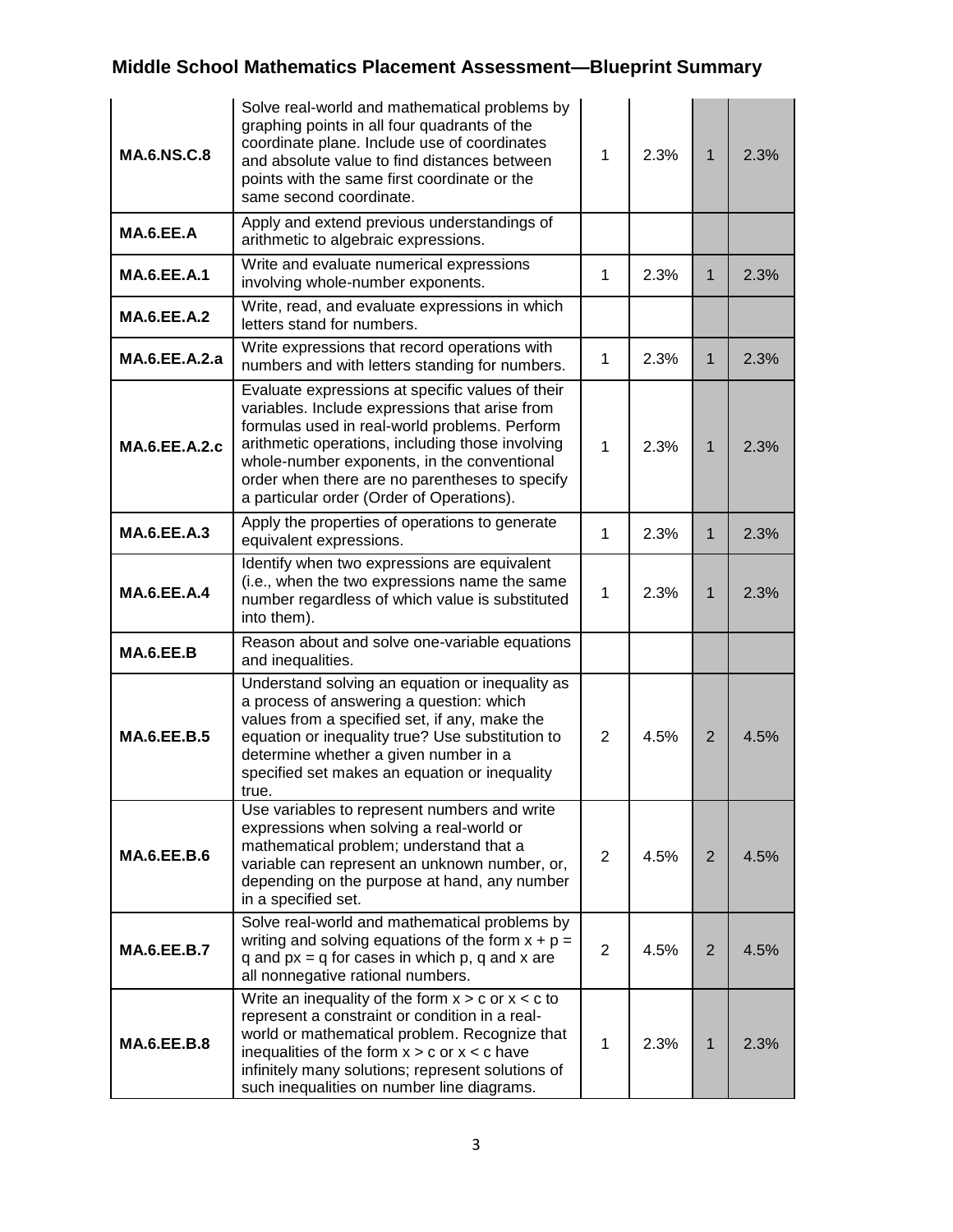| <b>MA.6.EE.C</b>     | Represent and analyze quantitative<br>relationships between dependent and<br>independent variables.                                                                                                                                                                                                                                                                                                                                |                |      |                |      |
|----------------------|------------------------------------------------------------------------------------------------------------------------------------------------------------------------------------------------------------------------------------------------------------------------------------------------------------------------------------------------------------------------------------------------------------------------------------|----------------|------|----------------|------|
| <b>MA.6.EE.C.9</b>   | Use variables to represent two quantities in a<br>real-world problem that change in relationship<br>to one another; write an equation to express<br>one quantity, thought of as the dependent<br>variable, in terms of the other quantity, thought<br>of as the independent variable. Analyze the<br>relationship between the dependent and<br>independent variables using graphs and tables,<br>and relate these to the equation. | 1              | 2.3% | $\mathbf 1$    | 2.3% |
| MA.7.RP.A            | Analyze proportional relationships and use<br>them to solve real-world and mathematical<br>problems.                                                                                                                                                                                                                                                                                                                               |                |      |                |      |
| <b>MA.7.RP.A.1</b>   | Compute unit rates associated with ratios of<br>fractions, including ratios of lengths, areas and<br>other quantities measured in like or different<br>units.                                                                                                                                                                                                                                                                      | 1              | 2.3% | $\mathbf 1$    | 2.3% |
| <b>MA.7.RP.A.2</b>   | Recognize and represent proportional<br>relationships between quantities.                                                                                                                                                                                                                                                                                                                                                          |                |      |                |      |
| <b>MA.7.RP.A.2.a</b> | Decide whether two quantities are in a<br>proportional relationship, e.g., by testing for<br>equivalent ratios in a table or graphing on a<br>coordinate plane and observing whether the<br>graph is a straight line through the origin.                                                                                                                                                                                           | 1              | 2.3% | $\mathbf 1$    | 2.3% |
| <b>MA.7.RP.A.2.b</b> | Identify the constant of proportionality (unit rate)<br>in tables, graphs, equations, diagrams, and<br>verbal descriptions of proportional relationships.                                                                                                                                                                                                                                                                          |                |      |                |      |
| <b>MA.7.RP.A.2.c</b> | Represent proportional relationships by<br>equations.                                                                                                                                                                                                                                                                                                                                                                              | $\mathbf{1}$   | 2.3% | $\mathbf 1$    | 2.3% |
| <b>MA.7.RP.A.3</b>   | Use proportional relationships to solve multistep<br>ratio and percent problems.                                                                                                                                                                                                                                                                                                                                                   | 1              | 2.3% | $\mathbf{1}$   | 2.3% |
| <b>MA.7.NS.A.2</b>   | Apply and extend previous understandings of<br>multiplication and division and of fractions to<br>multiply and divide rational numbers.                                                                                                                                                                                                                                                                                            |                |      |                |      |
| <b>MA.7.NS.A.2.c</b> | Apply properties of operations as strategies to<br>multiply and divide rational numbers.                                                                                                                                                                                                                                                                                                                                           | 1              | 2.3% | $\mathbf{1}$   | 2.3% |
| <b>MA.7.NS.A.3</b>   | Solve real-world and mathematical problems<br>involving the four operations with rational<br>numbers.                                                                                                                                                                                                                                                                                                                              | $\overline{2}$ | 4.5% | $\overline{2}$ | 4.5% |
| MA.7.EE.A            | Use properties of operations to generate<br>equivalent expressions.                                                                                                                                                                                                                                                                                                                                                                |                |      |                |      |
| <b>MA.7.EE.B.3</b>   | Solve multi-step real-life and mathematical<br>problems posed with positive and negative<br>rational numbers in any form (whole numbers,<br>fractions, and decimals), using tools<br>strategically. Apply properties of operations to<br>calculate with numbers in any form; convert<br>between forms as appropriate; and assess the<br>reasonableness of answers using mental<br>computation and estimation strategies.           | 1              | 2.3% | $\mathbf{1}$   | 2.3% |